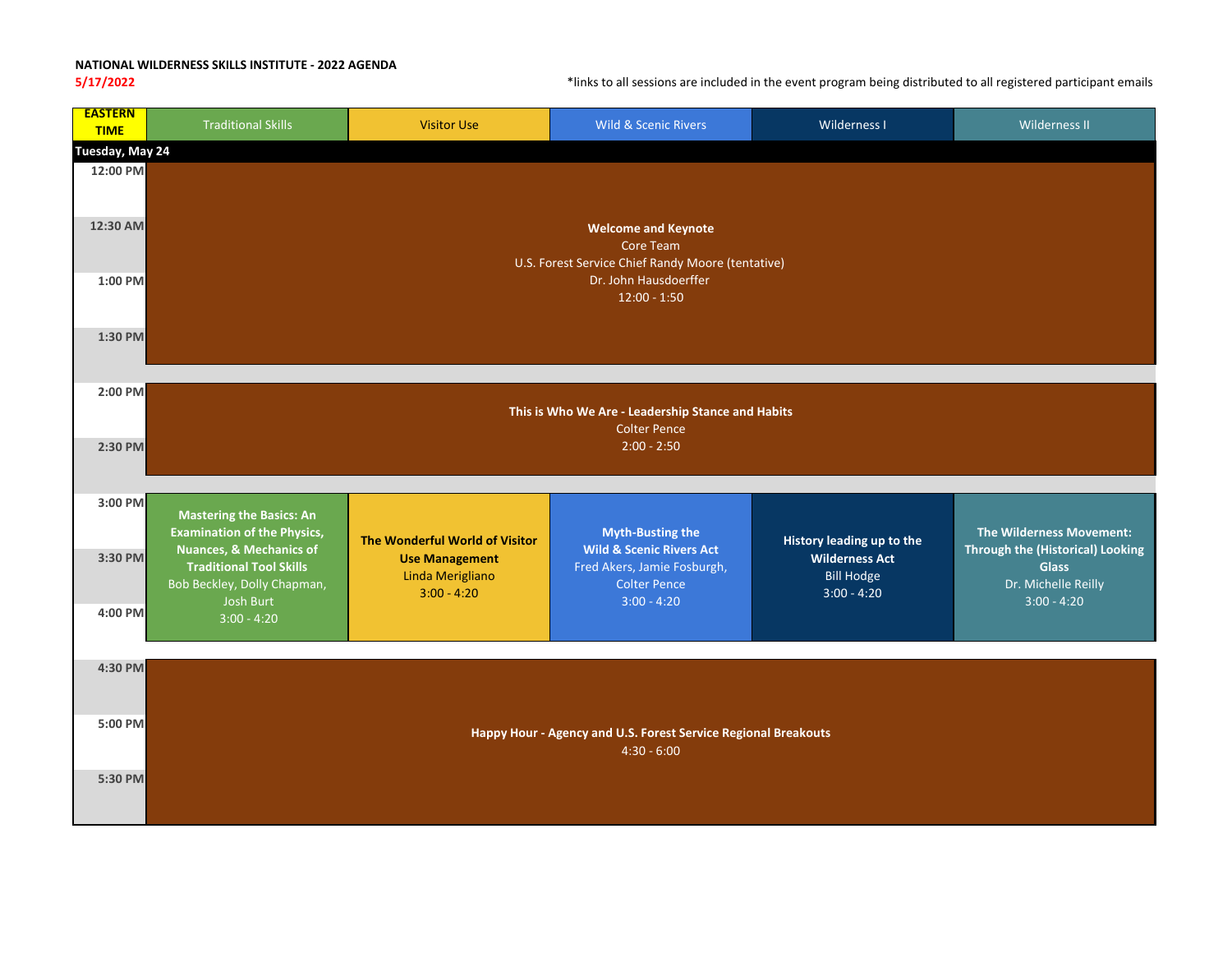## **NATIONAL WILDERNESS SKILLS INSTITUTE ‐ 2022 AGENDA**

**5/17/2022** \*links to all sessions are included in the event program being distributed to all registered participant emails

| <b>EASTERN</b><br><b>TIME</b> | <b>Traditional Skills</b>                                                                                                 | <b>Visitor Use</b>                                                                                                                                                | <b>Wild &amp; Scenic Rivers</b>                                                                                                                                 | Wilderness I                                                                                                                                                                           | <b>Wilderness II</b>                                                                                                                                                                         |  |  |
|-------------------------------|---------------------------------------------------------------------------------------------------------------------------|-------------------------------------------------------------------------------------------------------------------------------------------------------------------|-----------------------------------------------------------------------------------------------------------------------------------------------------------------|----------------------------------------------------------------------------------------------------------------------------------------------------------------------------------------|----------------------------------------------------------------------------------------------------------------------------------------------------------------------------------------------|--|--|
| Wednesday, May 25             |                                                                                                                           |                                                                                                                                                                   |                                                                                                                                                                 |                                                                                                                                                                                        |                                                                                                                                                                                              |  |  |
| 12:00 PM                      |                                                                                                                           |                                                                                                                                                                   | <b>Coffee Hour - Wild Yoga</b><br>$12:00 - 12:25$<br>Kathleen Pangan                                                                                            |                                                                                                                                                                                        |                                                                                                                                                                                              |  |  |
| 12:30 PM<br>1:00 PM           |                                                                                                                           |                                                                                                                                                                   | <b>Situational Leadership</b><br><b>Sharon Stober</b>                                                                                                           |                                                                                                                                                                                        |                                                                                                                                                                                              |  |  |
| 1:30 PM                       |                                                                                                                           |                                                                                                                                                                   | Jump Start Training & Development<br>$12:30 - 1:50$                                                                                                             |                                                                                                                                                                                        |                                                                                                                                                                                              |  |  |
| 2:00 PM                       | <b>Trail Maintenance Basics for Field</b><br><b>Staff</b><br>Jess May, Kerry Wood,<br>Garrett Villanueva<br>$2:00 - 3:20$ | The Sustainable Camping & Trail<br><b>Management Toolbox</b><br>Dr. Jeff Marion,<br>Dr. Jeremy Wimpey<br>$2:00 - 3:20$                                            | <b>Wild &amp; Scenic Rivers Training</b><br>On-Demand Angie Fuhrmann,<br>Monica Zimmerman 2:00-2:25                                                             | <b>The Fundamentals of Wilderness</b><br>Ben Clark, Dan Abbe,<br><b>Nancy Taylor</b><br>$2:00 - 3:20$                                                                                  | Aldo Leopold Wilderness Research<br><b>Institute Updates</b><br>Jason Taylor,<br>Teresa Hollingsworth,<br>Chris Armatas, Lauren Redmore<br>$2:00 - 3:20$                                     |  |  |
| 2:30 PM<br>3:00 PM            |                                                                                                                           |                                                                                                                                                                   | <b>River Incident Management</b><br><b>Dave Cernicek</b><br>$2:30-3:20$                                                                                         |                                                                                                                                                                                        |                                                                                                                                                                                              |  |  |
| 3:30 PM                       |                                                                                                                           |                                                                                                                                                                   |                                                                                                                                                                 |                                                                                                                                                                                        | <b>Wilderness Character Monitoring</b>                                                                                                                                                       |  |  |
| 4:00 PM<br>4:30 PM            | <b>Traditional Skills &amp;</b><br><b>Minimum Tool</b><br><b>Leadership Panel Discussion</b><br>$3:30 - 4:50$             | <b>Increasing the Relevancy of</b><br><b>Wilderness to Diverse Visitors:</b><br><b>Adaptions for how we</b><br>communicate<br><b>Lisa Ronald</b><br>$3:30 - 4:50$ | <b>Challenges &amp; Successes:</b><br><b>User Capacity Monitoring on</b><br><b>Wild &amp; Scenic Rivers</b><br>Mary Ellen Emerick, Sarah Lange<br>$3:30 - 4:50$ | From knowledge to impact: A<br>conversation about unpacking<br>barriers to DEI in wilderness*<br>Kimm Fox-Middleton,<br>Lauren Redmore<br>$3:30 - 4:50$<br>*Limited to 40 participants | <b>Baselines: Best Practices for</b><br><b>Shared Areas</b><br>Christina Boston, Drew Lindsey,<br>Scotty Bowman, Jim Edmonds,<br>Colter Pence,<br><b>Heather MacSlarrow</b><br>$3:30 - 4:50$ |  |  |
| 5:00 PM                       |                                                                                                                           |                                                                                                                                                                   |                                                                                                                                                                 |                                                                                                                                                                                        |                                                                                                                                                                                              |  |  |
|                               | <b>Happy Hour - Leave No Trace Trivia</b>                                                                                 |                                                                                                                                                                   |                                                                                                                                                                 |                                                                                                                                                                                        |                                                                                                                                                                                              |  |  |
| 5:30 PM                       | Haley Toy, Gary Huey<br>$5:00 - 6:00$                                                                                     |                                                                                                                                                                   |                                                                                                                                                                 |                                                                                                                                                                                        |                                                                                                                                                                                              |  |  |